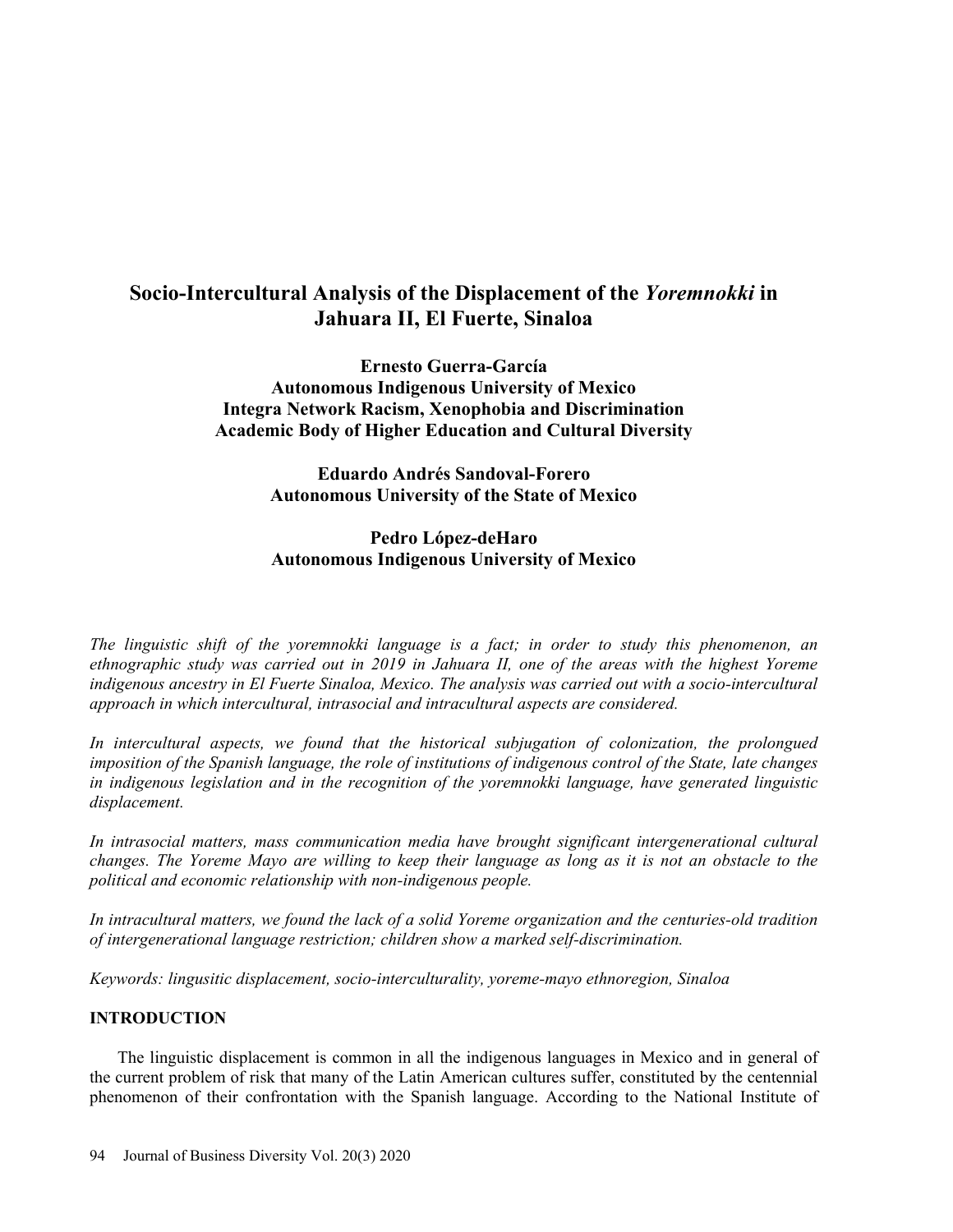Indigenous Languages (INALI 2012) in the country, the 364 linguistic variants maintain different levels of risk of disappearance, 64 (19%) very high, 43 (13%) high, 72 (21%) medium and 165 (48%) is not immediate.

Not all indigenous peoples have followed the same fate or lived in the same way; the yoremnokki, the use of language pertaining to yoreme Mayo, has undergone changes according to los historical processes of ethnoregion in northern Sinaloa. This Yoreme Mayo culture has resisted the onslaught of acculturation processes that have been maintained since the first contacts with the Spanish and later with the Mexicans. Currently, the communities where this town is located are intercultural, in the sense that non-indigenous people coexist with speakers - to a greater or lesser extent - of Yormenokki language.

Jahuara II is one of these communities with the highest ancestry of this culture and, like the others, its intercultural composition has gotten the Yoremnokki language under threat.

Through an ethnographic study carried out in 2019, through field work in this town and using observation techniques, interviews and some surveys, we sought to characterize the form of linguistic displacement.

We tried to clarify, know and explain the socio-cultural framework in relation to the loss of the Yoremnokki language, its causes and the factors involved in its decline.

This investigation is important, because, even though the linguistic displacement has been detected, the elements that comprise it and the current state of the language in Jahuara II had not been studied in depth.

As Terborg (2006) mentions:

Studying the displacement of a language means looking for the causes and effects of this phenomenon. In some cases, the causes and effects are similar. However, when carefully analyzed, they reveal specific phenomena of the place where they can be observed. In general, the problem of studying the displacement of languages is that the different cases of displacement are not very comparable to each other, because the causes vary significantly from community to community. (p. 2)

Mexico is one of the countries with a long tradition in sociolinguistic studies on indigenous languages, practically since the arrival of the Spanish. But recently, mention can be made of the studies on the displacement of indigenous languages carried out by various authors such as Hamel (1987, 1995) Hamel and Muñoz (1988), Díaz-Couder (1996-1997, 2015), Terborg (1995 , 1996, 2000, 2004, 2006), Terborg and García Landa (2011), Terborg, Velásquez and Trujillo (2007), Trujillo (2007, 2008, 2011), Trujillo and Terborg (2009), among others who have carried out works that revolve mainly around the pressure ecology model. Unlike this approach and without criticizing it, the present work is presented from a socio-cultural proposal (Guerra, 2005) since the interest is to understand the displacement from a) the relationship between cultures (interculturality), b) what one lives within the ethnic group (intraculturality) and c) the pressure that society exerts on the displacement-maintenance of the language.

It is noteworthy that the work of Moctezuma (2009, 2001), Moctezuma, JL and López, H. (2007) and Ochoa-Zazueta (1998), are also the basis for this work, who have made the first contributions regarding the use of yoremnokki language and the situation that the yoreme mayo are going through.

Díaz-Couder (cited by Trujillo and Terborg, 2009) postulates three types of linguistic communities: a) persistence, b) maintenance and c) displacement. By communities of persistence, he means "The most isolated regions, with the least economic integration and greater political autonomy (in the sense of a relatively little interference by federal and state government agencies in internal affairs)" (Díaz-Couder, 1997).

Maintenance communities are:

… Where bilingualism is more widespread, with a more active participation in the regional economy and with greater ties to society and the state, through commercial, banking, educational, land or natural resource litigation, etc. However, the community as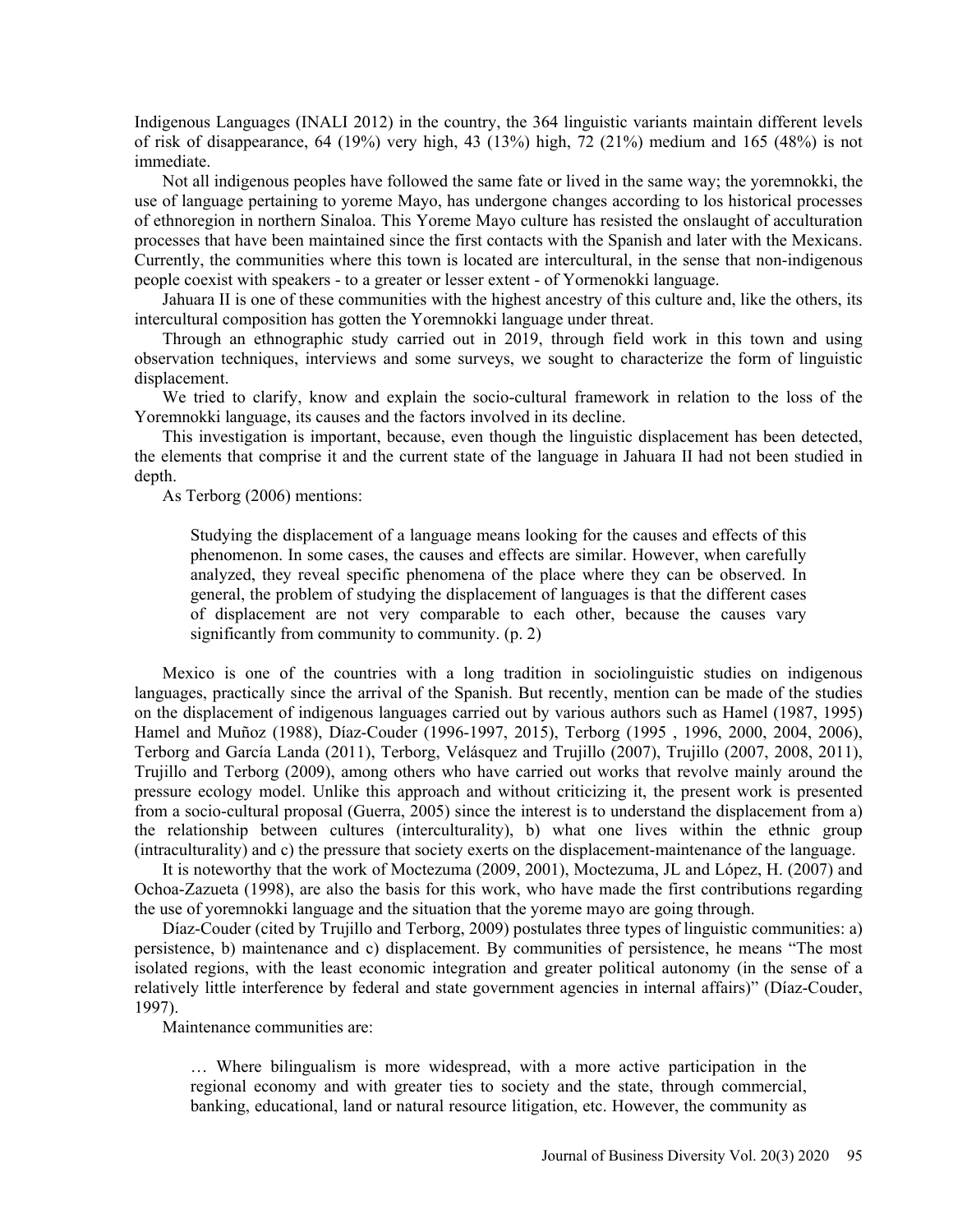a social organization still has an important role in regulating access to land and local natural resources (Díaz Couder, 1997).

The displacement begins "at the moment when a community begins to choose another language in areas in which the local has been habitually used" (Trujillo and Terborg, 2009, p. 128). Reversing it requires effective policy and actions aimed at reversing the dynamics aimed at the disappearance of the indigenous languages of Mexico (Moctezuma, 2009), unfortunately, under current conditions it is not only difficult to stop the ethnophagic process, but the colonizing and acculturating inertia of nonindigenous governments.

From Zimmermann's perspective (quoted by García Landa and Terborg, 2011), the functional displacement of the language can be observed many times in the generational variants, when the new generation no longer uses the language of their parents.

As they mention (García Landa and Terborg, 2011):

The causes of the displacement are multiple and in each bilingual situation -in which the displacement of one of the languages becomes probable– it is possible to identify a combination of different causes that, perhaps, could not be identified in another similar situation. That is, each case is unique, like people's fingerprints (p. 19).

The case of indigenous Yoreme Mayo community Jahuara II, El Fuerte, Sinaloa, allows us to understand and reflect the bilingualism and linguistic displacement in a context of intercultural relations, meaning, two different models that show sociocultural and linguistic conflicts that lead to acculturation, with its corresponding loss of a world view and a means and instrument of communication created through the extensive and intense history of an indigenous group, also affecting the entire culture.

### **THE YOREME MAYO PEOPLE**

The Yoreme ethnoregion is made up of the ethnic groups that these days are recognized as Mayo and Yaqui, that is, they speak of the Yoreme Mayo, and are mainly located in the north of Sinaloa and south of Sonora, and the Yoreme Yaqui who are mainly found in Sonora. Thus, when speaking of yoreme people, reference is made to both Mayo and Yiaqui; The term mayo or yaqui is used to specify one of the two ethnic groups.

An ethnoregion is alluded to because (1) there was and continues to be a territory and a space marked by a culture in different circumstances and relationships within and outside the group; (2) dispersed domestic groups and communities were identified and were identified; (3) there were and are ceremonial centers; (4) intercultural asymmetric relationships that yoremes have had on a daily or sporadic basis with other indigenous and non-indigenous ethnic groups were generated, and (5) linguistic dynamics (of displacement, from the first contact with the Spanish) and (6) the diversity of festivities has been maintained as part of the manifestation of their culture (Sandoval, Guerra and Ruiz, 2012).

In relation to a territory, the pre-Hispanic towns that inhabited what is the north of the State of Sinaloa and the south of Sonora constituted important population centers. From the Conquest, these groups were displaced, deterritorialized and diminished by politics, power, the economy and religion, until today (Sandoval, Guerra and Ruiz, 2012).

Currently, the highest Yoreme Mayo population density is dispersed in northern Sinaloa and southern Sonora in a region whose topography varies from sea level at its end in the Gulf of California (Sea of Cortez) to the highest mountain peaks, high in the Sierra Madre Occidental at about 2290 meters over sea level, and is made up of three physiographic zones: the mountains, the valleys and the coast (Carpenter, 2009).

Today, the Yoreme Mayo communities are distributed according to the INALI geostatistical reference (2009b) in Sinaloa in the municipalities of El Fuerte, Choix, Guasave, Sinaloa, Angostura and Ahome, and in the state of Sonora in Álamos, Quiriego, Benito Juárez, Cajeme, San Ignacio, Río Muerto,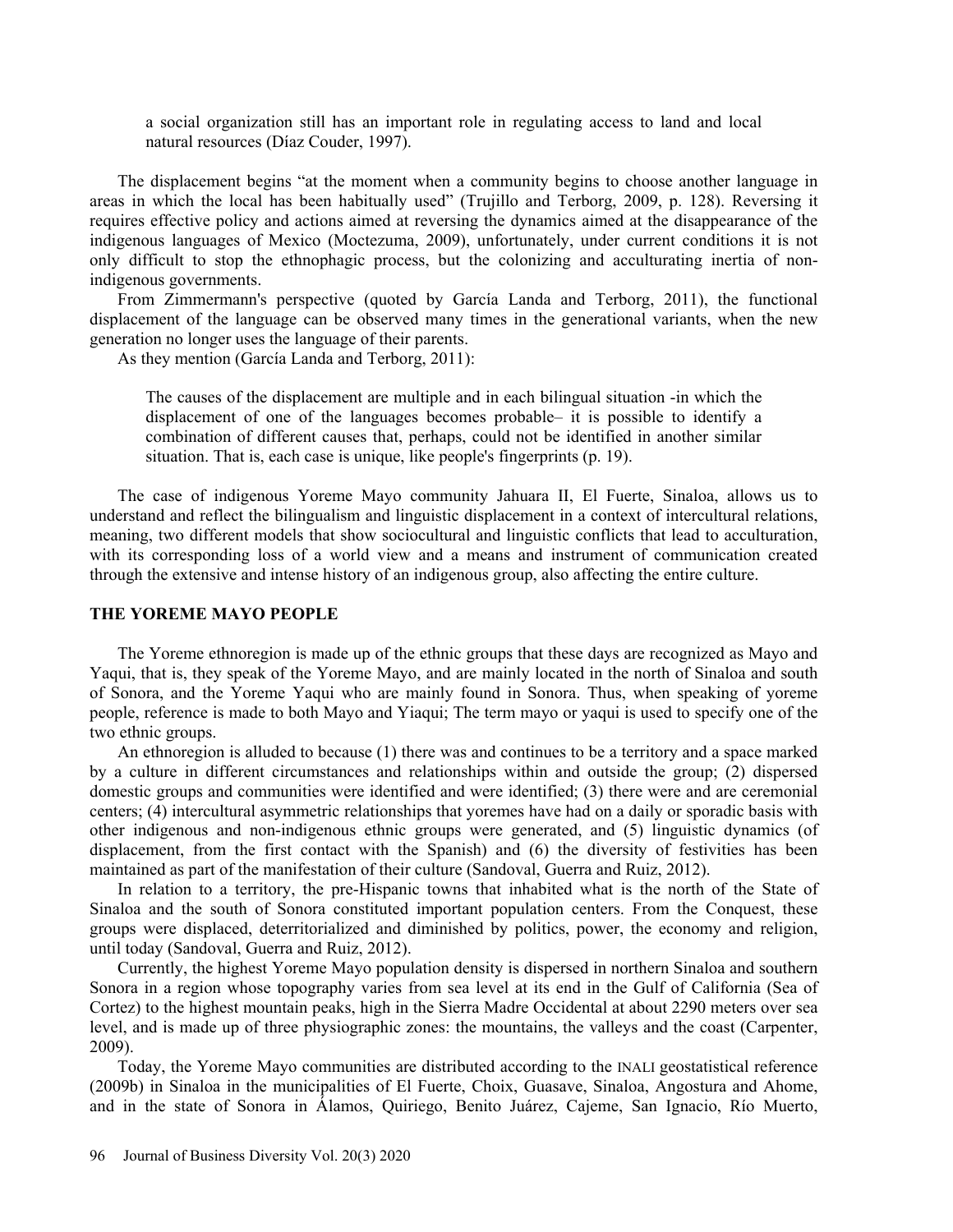Navojoa, Etchojoa and Huatabampo. This space, being shared by an indigenous group that has its own sociocultural dynamics, is contextualized as territory and specifically acquires the signifier of the Yoreme ethnoregion.

Although there is a brotherhood of origin and tradition between the Yoremes of Sinaloa and those of Sonora, the essential difference is in terms of linguistic variants. Their language is directly related to *Yiaqui* and *Guarijio* (Moctezuma, 2001)*.*

They call themselves *yorem'mem* (those who respect); their language, *yoremnokki,* belongs to the tara-cahita family, as previously mentioned, in the Uto-Aztec trunk (INALI, 2009b); According to the group's oral tradition, the word mayo means "the people of the riverside" (Moctezuma and López, 2007).

The *Yoreme Mayo* ethnoregion has 183 communities with very varied dimensions that need to be studied and made visible. The Government of the State of Sinaloa has recently recognized them; By municipality they are: a) in El Fuerte: 68, b) in Choix: 27, c) in Guasave: 18, d) in Sinaloa municipality: 10, e) in Ahome: 51 and Angostura: 9. The name and the location of each of them is specified in the Catalog of Indigenous Peoples and Communities of the State of Sinaloa (El Estado de Sinaloa, 2018). Jahuara II, Bacorehuis, Constancia, El Pochotal and Los Capomos are the ones with the largest indigenous population even though today they are not exclusive places of this ethnic group, that is, they cohabitate with the mestizos.

The communities with the highest indigenous population index are shown in the following table 1 (Guerra et al., 2019).

| <b>MUNICIPALITY</b> | <b>LOCATION</b>                           | <b>INDIGENOUS</b><br><b>POPULATION</b> |
|---------------------|-------------------------------------------|----------------------------------------|
| Culiacan            | Culiacán Rosales                          | 4103                                   |
| Mazatlan            | Mazatlan                                  | 3357                                   |
| Navolate            | Licenciado Benito Juárez (Campo Gobierno) | 1856                                   |
| El Fuerte           | Adolfo López Mateos (Jahuara II)          | 1229                                   |
| Ahome               | Bacorehuis                                | 1187                                   |
| El Fuerte           | Constancia                                | 758                                    |
| El Fuerte           | Pochotal                                  | 733                                    |
| El Fuerte           | Los Capomos                               | 663                                    |
| El Fuerte           | Huepaco                                   | 652                                    |
| Guasave             | <b>Adolfo Ruiz Cortines</b>               | 650                                    |
| El Fuerte           | Las Higueras de los Natoches              | 637                                    |
| El Fuerte           | Camajoa                                   | 595                                    |
| Navolato            | Campos Nogalitos                          | 510                                    |
| El Fuerte           | Troque Viejo                              | 509                                    |
| Guasave             | Gabriel Leyva Solano (Benito Juárez)      | 504                                    |
| Guasave             | Guasave                                   | 503                                    |

## **TABLE 1 MAIN LOCALITIES OF INDIGENOUS CONCENTRATION IN SINALOA**

Source: own construction.

According to the catalog of National Indigenous Languages of the INALI (2009b) in Mexico there are 11 language families: 1) Álgica, 2) Yuto-nahua, 3) Cochimí-yumana, 4) Seri, 5) Oto mangue, 6) Maya , 7) Totonaco-tepehua, 8) Tarasca, 9) Mixe -zoque, 10) Chontal de Oaxaca and 11) Huave, in 364 variants belonging to 68 ethnolinguistic groups; But not all languages are in the same degree of vitality, that's why this organism has classified them into four groups according to whether the risk of disappearance: 1) very high, 2) high, 3) medium and 4 not immediate. (Vargas, 2016).

A linguistic variant will be considered at very high risk of disappearance (1) if the total number of indigenous language speakers is less than 1000, the percentage of indigenous language speakers between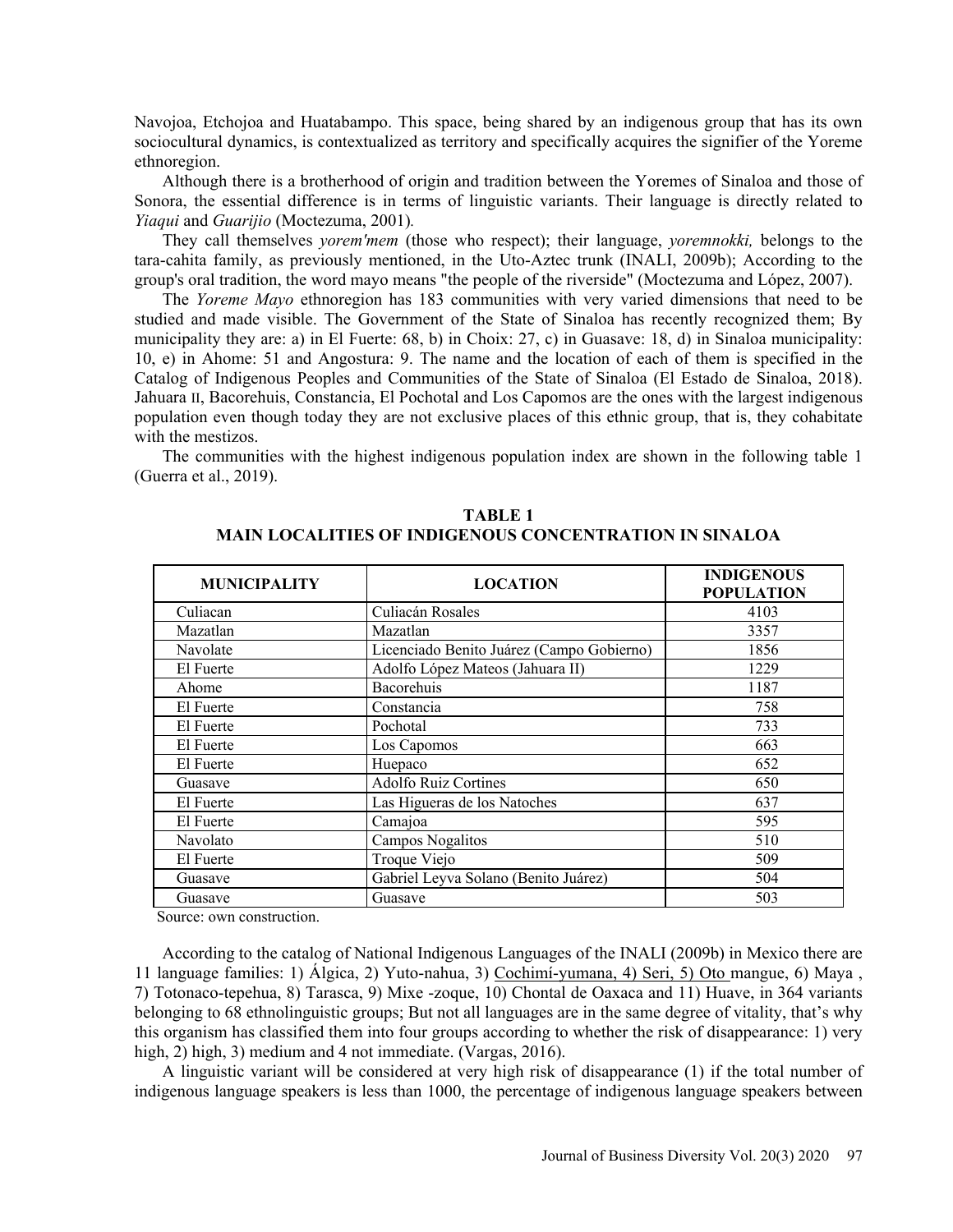5 and 14 years of age compared to the total is less than 10% and the total number of localities in which it is spoken is less than 20. There are 51 variants in this case. A linguistic variant will be considered at high risk of disappearance (2) if the total number of speakers is less than 1000, The percentage of speakers from 5 to 14 years of age from the total is greater than 10% and the total number of localities in which it is spoken is between 20 and 50. There are 48 variants in this situation (INALI, 2012).

A linguistic variant will be considered at medium risk of disappearance (3) if the total number of speakers is greater than 1000, The percentage of speakers from 5 to 14 years of age from the total is less than 25%, and the total number of localities in the that is spoken is between 20 and 50. There are 88 variants in this situation. A linguistic variant will be considered not immediately at risk of disappearance (4) if the total number of speakers is greater than 1000, the percentage of speakers from 5 to 14 years of age over the total is greater than 25%, and the total number of localities in the one spoken is greater than 50. There are 77 in this circumstance (INALI, 2012).

The Yoreme Mayo group belongs to the Yuto-nahua group and its general population has been increasing according to the behavioral trend shown in Figure 1 below.



**FIGURE 1 BEHAVIOR OF THE YOREME MAYO POPULATION** 

Source: INALI (2012).

Ascending and descending behavior may be due to the inaccuracy of the data, because no events are reported where they lose or win massive population from one decade to another.

The following figure 2 shows the behavior of the percentage of this population with respect to the total population of Sinaloa.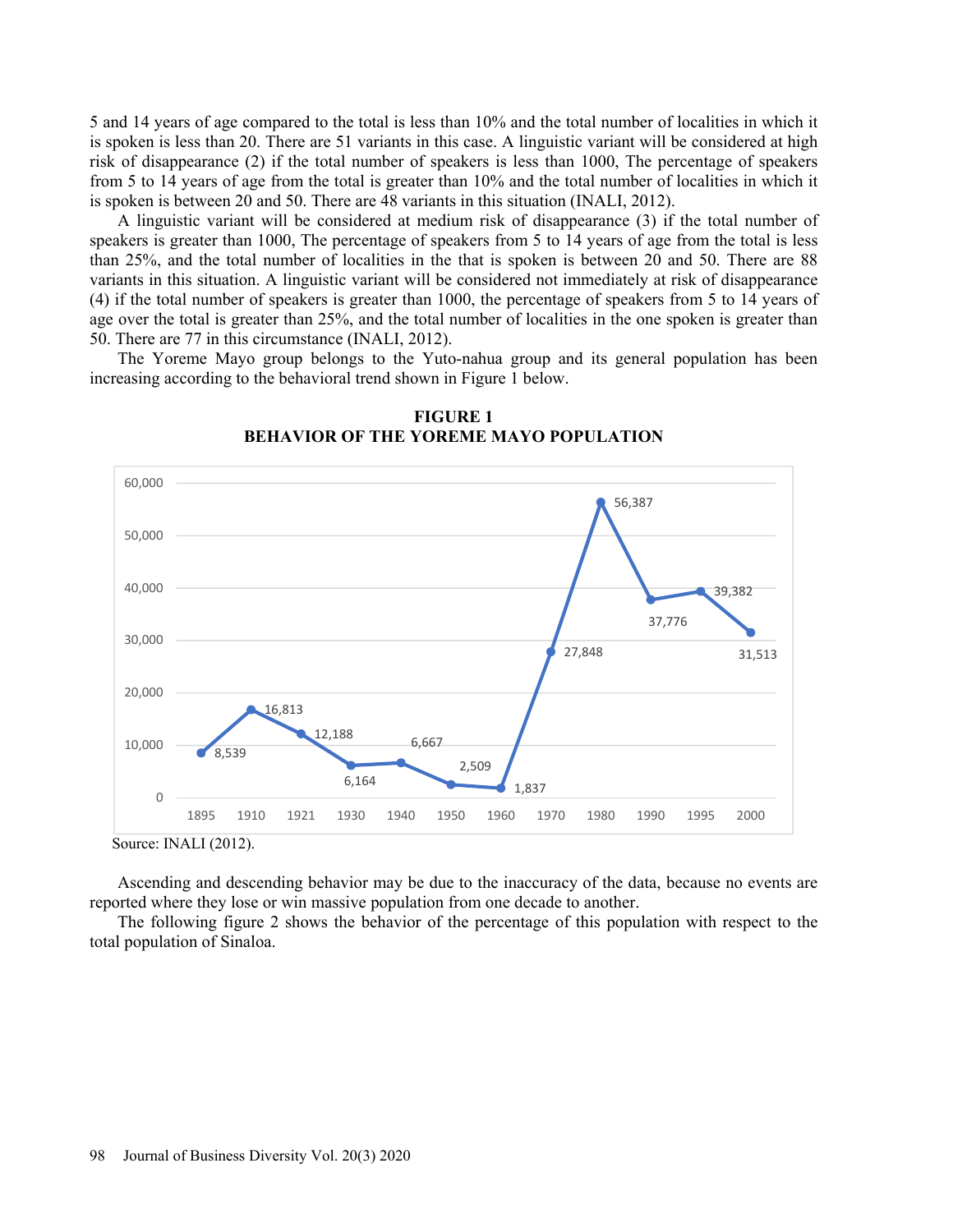**FIGURE 2 PERCENTAGE OF THE YOREME MAY POPULATION COMPARED TO THAT OF THE STATE OF SINALOA** 



Source: Own construction based on data from INEGI (2016) and INALI (2012)

As noted, the trend is actually negative in relation to the total population of the State of Sinaloa, so in percentage terms there are fewer potential speakers.

By following the degree of vitality of INALI (2012), the yoremnokki language is at level 2, at high risk of disappearance.

#### **JAHUARA II**

Jahuara II is located within the Sindicature of Villa Adolfo López Mateos, it is next to five ejidos which are: Agua Nueva I, Agua Nueva II, El Guayabo, Los Suarez and Jahuara; it is a community of the Municipality of Fuerte, Sinaloa. It was founded on July 26<sup>th</sup>, 1968, the first inhabitants came from the banks of the river Fuerte, El Ejido Jahuara I o Leyva. In 2019 it had approximately 5000 inhabitants according INEGI (2010). It is located 30 meters above sea level and has the following geographical coordinates: Longitude (dec): -108.955278 and Latitude (dec): 26.226944 (Lara, Valdéz-Vega, Medina-Torres and Martínez-Ruiz, 2016).

It currently has a total of 4935 inhabitants, 168 ejidatarios and a land distribution of 1,680 hectares. The fertility rate of the female population is 3.46 children per woman. The percentage of illiteracy among adults is 5.59% (6% in men and 5.19% in women) and the level of education is 7.85 (7.77 in men and 7.93 in women) (Municipality of El Fuerte, 2020).

It is an ejido that has enormous physical and human potential to carry out agricultural and farming activities. Jahuara II is considered totally indigenous. Is a community that is immersed in a sociointercultural context that allows important traditional activities within the indigenous yoreme mayo calendar of Sinaloa.

According to its inhabitants, Jahuara II is a town that started in the early 1950s, mainly with a Yoreme Mayo population in the surroundings who were looking for a place to settle, even when conditions were not optimal, as they were not near any river or lake, as before.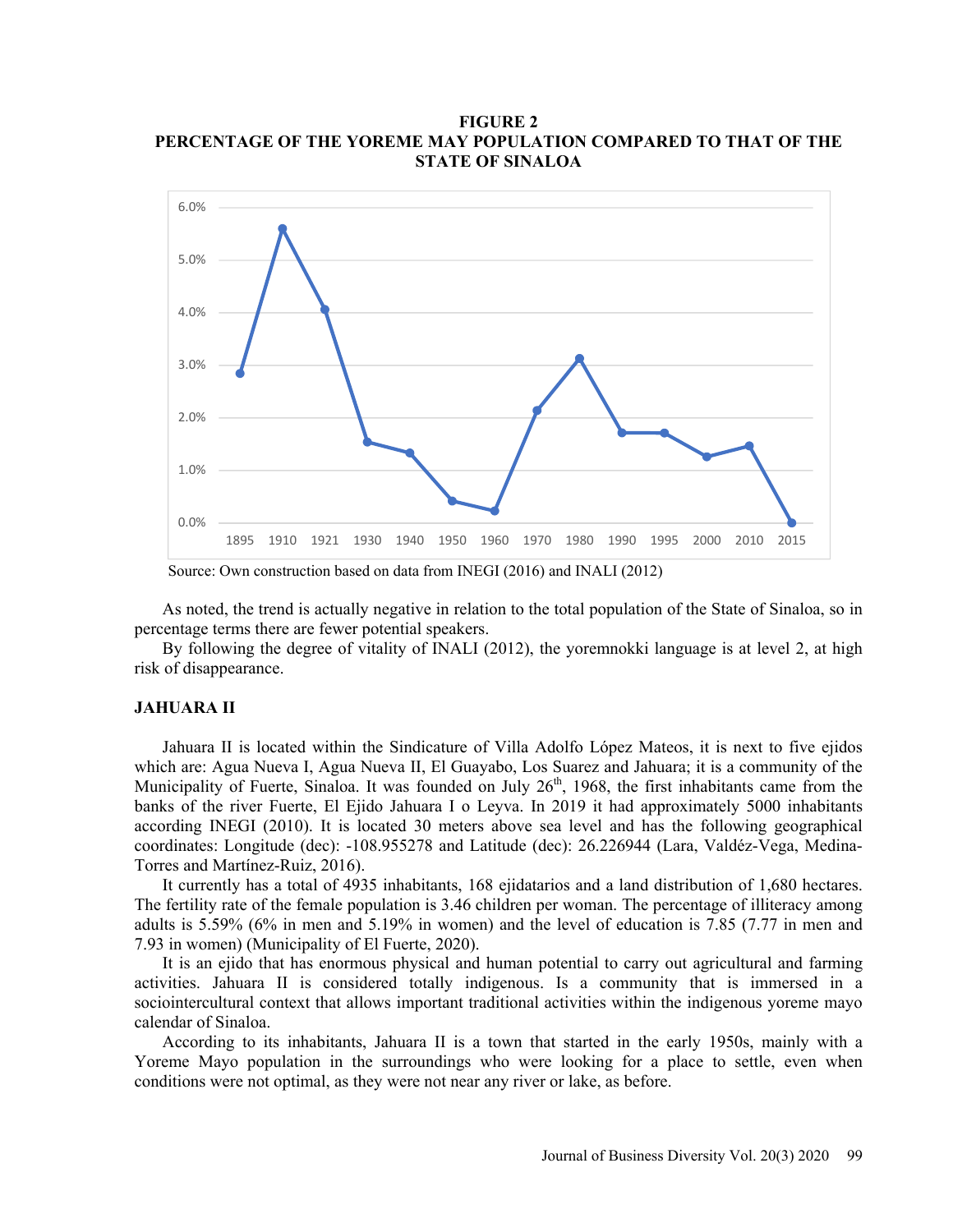The current inhabitants of the Jahuara II community area are mainly Spanish-speakers, Spanish is the mother tongue for around 80% of them and no monolingual of Yoremnokki language were detected. They acquire to a greater or lesser extent, both languages at the same time.

The linguistic displacement of yoremnokki language and the increase in Castilian monolingualism shows the final phase of a process of cultural assimilation, manifested in the extinction of a language that began from the time of the Spanish Conquest.

Figure 3 shows the location of the community from the State of Sinaloa.



**FIGURE 3 LOCATION OF JAHUARA II ON THE SINALOA MAP** 

Source: https://es.wikipedia.org/wiki/Jahuara

#### **SOCIOINTERCULTURALITY**

Persistence, maintenance and displacement can be understood from a complexity perspective by socio-intercultural dynamics, in which intercultural, intrasocial and intracultural phenomena are found (Guerra, 2005). This complexity does not mean a lack of understanding of the phenomenon but a warning that the elements involved are intertwined with each other and that these are not simple causal explanations.

From this perspective, we consider that in a broader society, interrelated cultures coincide. Figure 4 shows a schematic of the socio-cultural proposal.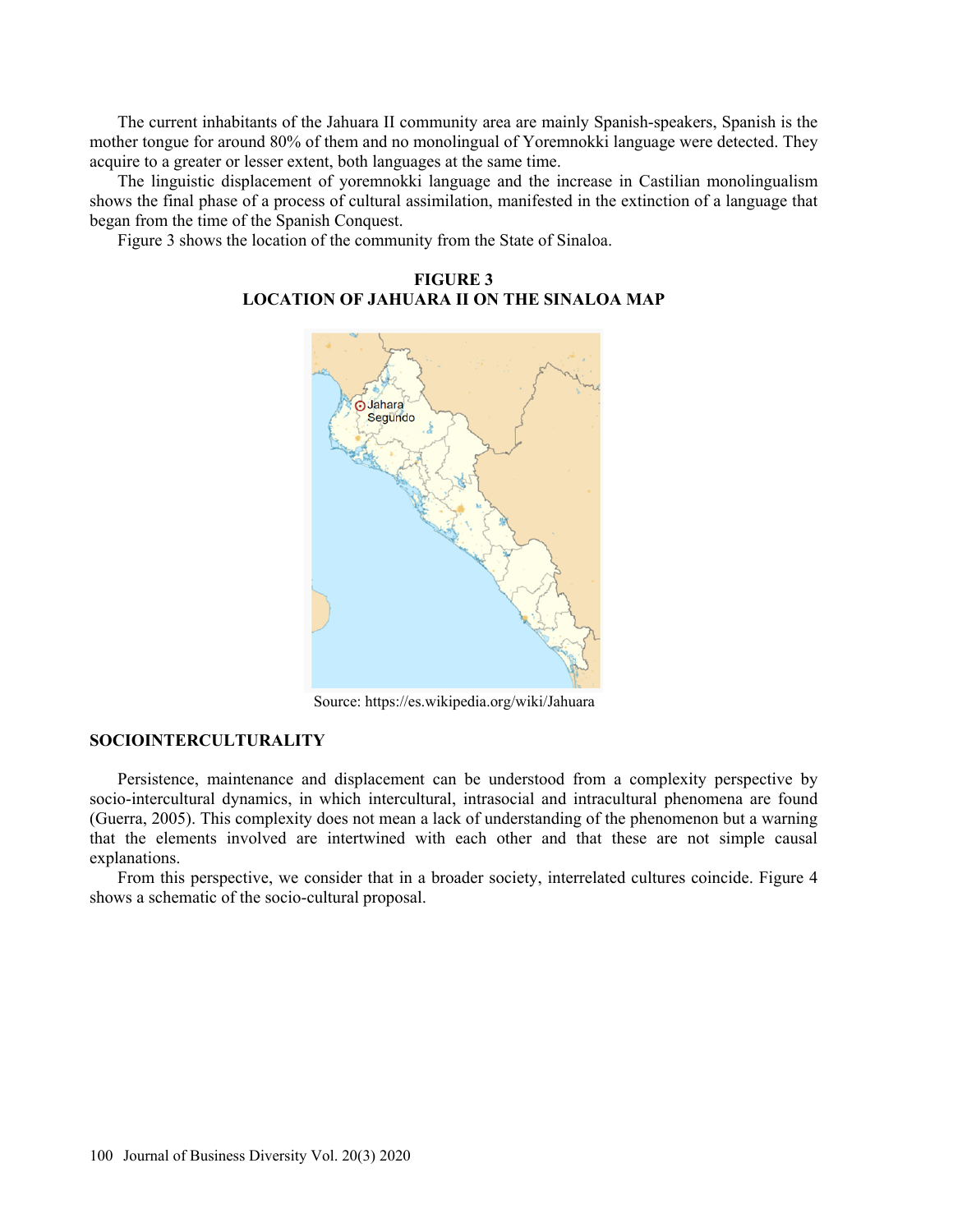**FIGURE 4 OUTLINE OF THE SOCIO-CULTURAL PROPOSAL** 



Intrasocial relationships are represented by the one-way arrow

Intercultural relationships are most visible, because it is the relationship between culture and others, it can be seen in many ways, it depends on the symmetries, balances or imbalances of the cultures involved and intentions in relationships, whether it be acculturation, exploitation, improvement of living conditions, equity, ethnocentrism, etc. It has also been defined from the interethnic, between peoples, between indigenous and non-indigenous, etc. (Guerra and Meza, 2014).

In practice, intercultural processes are found to be rather acculturating, and as equitable, symmetrical, congruent and responsible acts, they are only an ideal intention - apparently naive - and a purpose that in current circumstances is a distant goal to achieve (Ochoa, quoted by Guerra and Meza, p. 38).

Intrasocial relationships are the ones that the wider society presents and impacts all cultures, for example, the effects of globalization, economic policies worldwide, the effects of the internet and mass media, among others, they provoke actions in each culture.

As for the intracultural, it is assumed that

ethnic groups and cultures are not a uniform whole, for this reason the analysis of cultural diversity necessarily leads to study the dynamics of internal changes, referring to the different ways in which members of an ethnic group or culture manifest or not their identity, whether or not they try to make changes, whether these are inconsequential or structural, motivated or not by other ethnic groups or cultures. Hence, the intracultural takes on greater relevance in the study of the phenomenon of ethnic and cultural diversity, since now more than ever it is difficult to conceive of ethnic groups and cultures as homogeneous and static entities for analysis. The analysis of subcultures, cultures within cultures, the dispersion of ways of thinking, the hybridization of identities, the Balkanization, among many other aspects, are of great relevance when studying the phenomenon of ethnic and cultural diversity (Guerra and Meza, 2014, p. 37).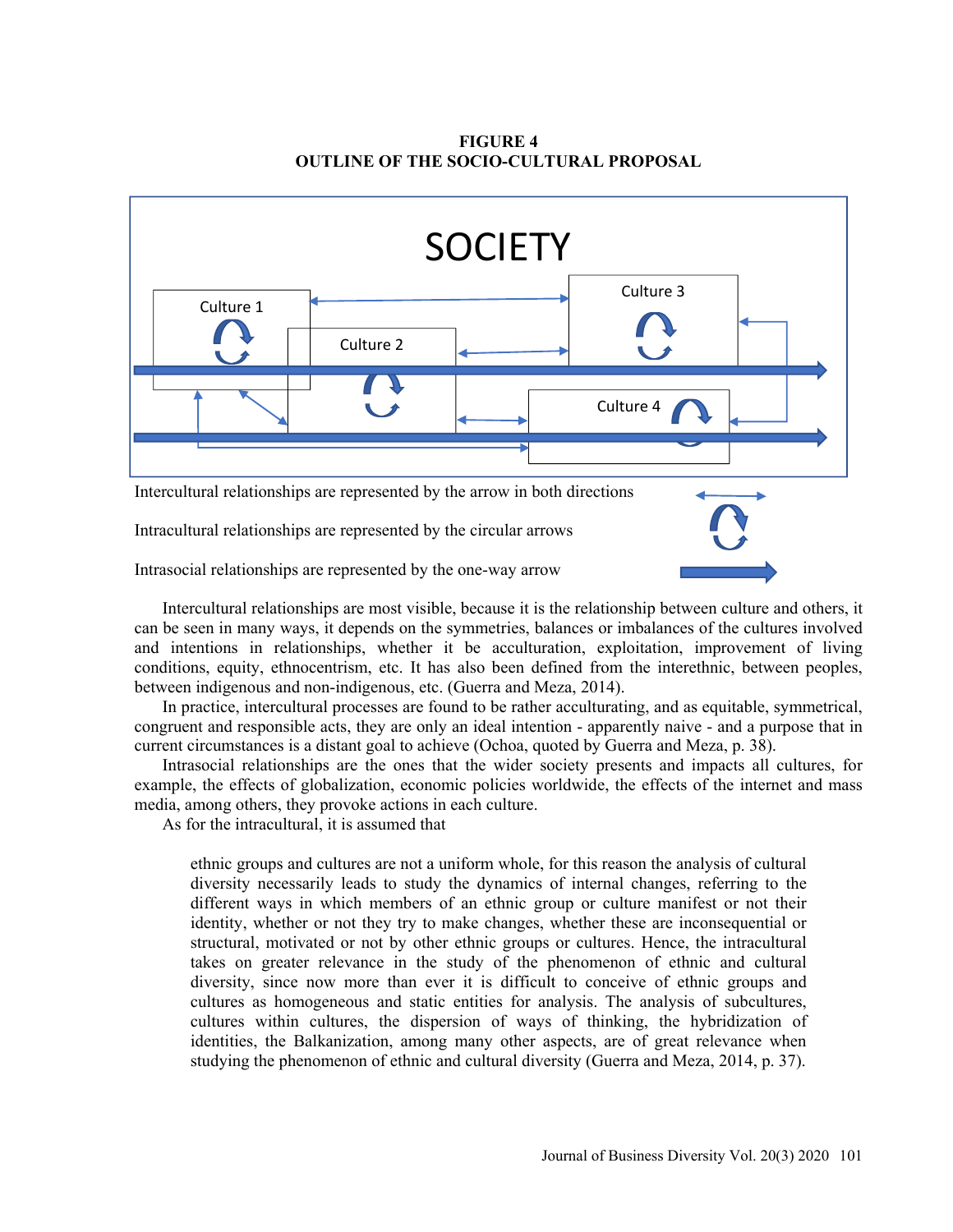When we return to some aspects of the language vitality factors of UNESCO (2003) and other elements necessary to understand the aforementioned socio-cultural dynamics, the elements that are in this research were considered for the analysis are described below.

In the intercultural aspects, the following were determined: 1) historical submission; 2) interculturalism which includes a) governmental and institutional policies, attitudes and actions, b) indigenous, community and linguistic legislation, which includes changes and new proposals; 3) The causes and effects of diglossia associated with the proportion of indigenous language speakers in the communities, the late attempts to normalize the yoremnokki norm, the scarcity of spaces of presence and prestige of indigenous communication, to the lack of documents and literacy and 4) education consisting of a diffuse and imprecise mix of ethnoeducation, indigenous (indigenist) and non-indigenous education, intercultural, bilingual, community, rural and popular education, the intercultural composition of teachers and parents family, educational gaps between basic education and university, the scarcity and little assertiveness of materials in the indigenous language, the relationship that has occurred between teachers and students and the association of indigenous education to school failure.

In intercultural relations is indigenous control through government agencies related to the indigenous world such as the National Institute of Indigenous Peoples (INPI), the National Institute of Indigenous Languages (INALI), the General Coordination of Bilingual Intercultural Education (CGEIB), precarious indigenous educational subsystems, community and intercultural and, in the present case, the traditional system of governors.

In the intrasocial relations of the phenomenon, the following were determined: 1) the economy, from international and national forces to the modification of the indigenous and community economy, changes in land property rights, the propensity to migrate, the induction of poverty, etc., 2) the impact of science and technology, 3) the response to the influence of the new mass media, 4) the pressure of international jurisdiction and policies regarding ethnic and cultural diversity and 5) social changes that stem from the new family composition, the propensity to migrate, the influence of new religions and the emergence of others, among others.

In intracultural relations we established 1) intergenerational transmission, 2) generational change, 3) trends in existing domains using language 4) the attitudes of community members towards their own language, 5) yoreme organizations and their political interests, intercultural composition of the community, the family and institutions, 6) the phenomenon of self-ascription, self-racism and selfrestraining.

#### **METHODS AND TECHNIQUES**

To carry out this work, a multi-method perspective was used, since in order to understand the phenomenon of displacement in a broader way, the complementarity of disciplines is necessary; In this case, it was possible to integrate different disciplines that were combined by a multidisciplinary teamwork, in which sociolinguistic, ethnological, educational, and social psychology aspects were addressed. The idea was a) to provide studies with more scope than could be presented using a single method, b) to generate an integrating vision of both the research process and the object of study, c) to size and compare the contribution of each research paradigm to enrich and complement the explanation and understanding of the phenomenon studied, the linguistic displacement in this case (Gallardo, Vergel and Villamizar, 2017).

In the first place and as already mentioned, the work is presented with an eminently descriptive character, for our particular case the description of the displacement of the yoremnokki language in Jahuara II. This descriptive action has consisted of the breakdown of each of the socio-cultural elements that were observed that could fully or partially explain the linguistic displacement in question until they came to understand, through the theoretical representation, what happened.

Hence, the method used also takes on the analytical characteristic, since it implied the defragmentation of socio-interculturality, in each of its aspects: a) intrasocial, b) intracultural, and c) intercultural, to later synthesize its behavior through the categories studied.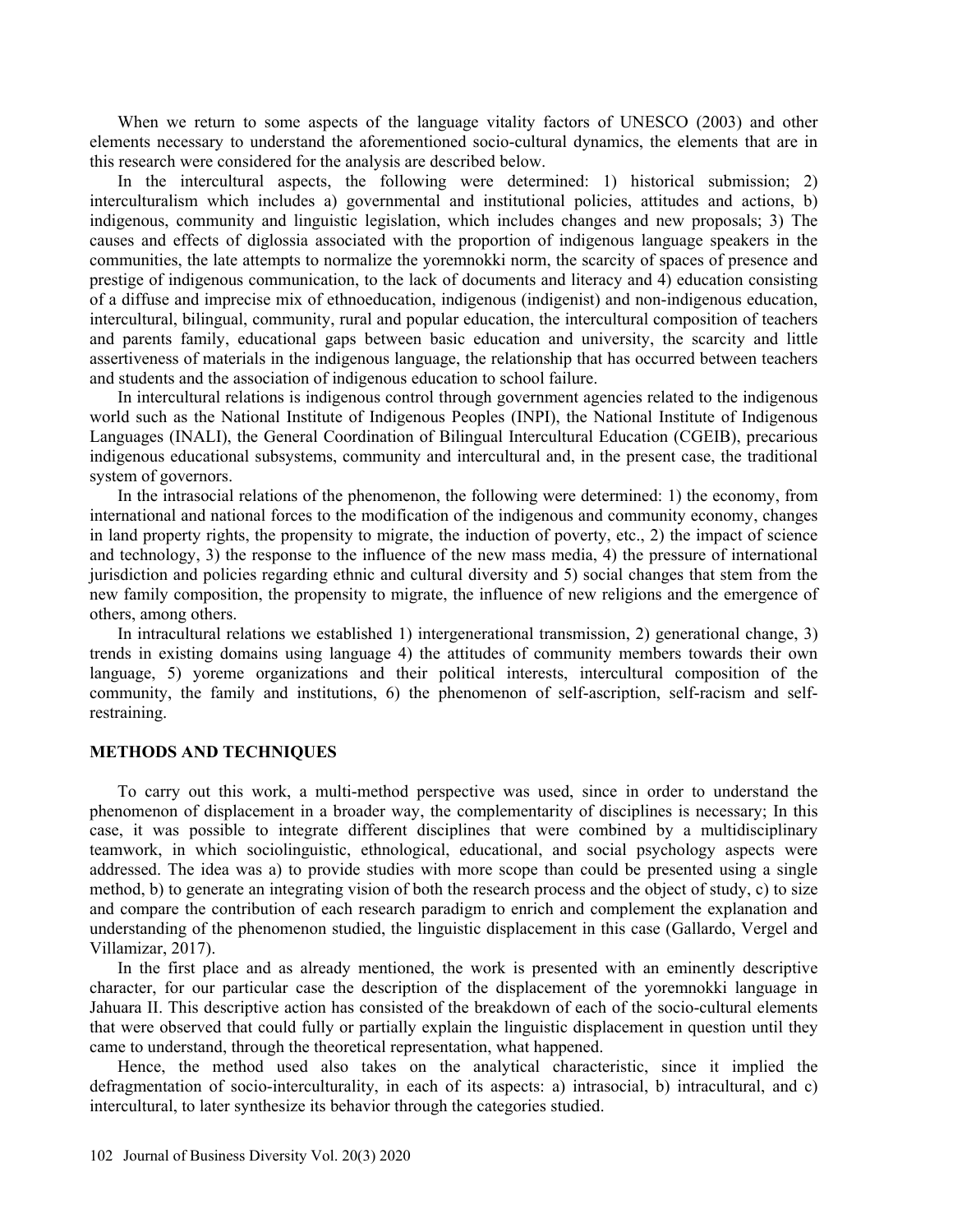The research was also ethnographic in nature, since the research did not leave aside what people did, how they behaved and how they interacted, and also aims to describe their beliefs, values, perspectives and motivations. Through the ethnographic method, the point of view of the members of the community and their perception of the use of the language were presented, as far as possible. It is through this description of the areas of social and intercultural life in the Jahura II community that an alternative research style was offered to understand and interpret linguistic displacement and help describe the complexity of this phenomenon.

Observation techniques, semi-structured interviews, discussion groups, questionnaires, as well as the analysis of documentary material were combined.

It should be clarified that to penetrate the Yoreme world it has been necessary to enter its value system, its representations, its notions and its practices, which constitute different approaches to the world. In turn, an attempt was made to avoid the ethnocentric point of view that could lead to erroneous interpretations of realities, which could be considered only as irrational, incoherent or deficit (Van Zanten, 2004).

Observation was envisaged to comprise three activities: observations themselves, note-taking, and interpretation. During the observations, attention was paid to situations related to the categories of analysis foreseen. Note taking was theoretical, so the researcher explored the explanatory concepts, hypotheses and types of generalization during the study. The interpretation for the organization of data was carried out through the reconstruction of descriptions, chronicles of activity or conversations and a classification of the documentation was carried out according to the concerns and central research topics (Van Zantén, 2004).

The interview technique was considered for several reasons; first, there were spaces in which the observer could hardly access the daily life of the members of the community; secondly, there was personal history data that could be obtained more quickly, and thirdly, it could be an additional verification technique with respect to the information obtained by other techniques.

On the other hand, the focus group method was also used to highlight collective differences and levels of consensus, even when complaints and demands are symptomatic. Meetings were held where Yoremes from Jahuara II were put to talk about the situation of their language.

The preparation of questionnaires was previously carried out in accordance with the stated objectives of the research and was applied at each visit to the community.

After completing the studies, an intensive analysis of the information was carried out, characterized by the reduction and disposition of the data, and the obtaining of results (Quaas, 2001), which in addition to contributing to a better understanding of the problem, favored the approach of some theoretical elements, as a result of these inquiries.

The validation process in the study was carried out through the comparison of the results of the different collection and analysis techniques. In this way, the data contained in the interviews of the key collaborators was contrasted with other reports. As Van Zanten (2004) mentions, it was through a rigorous but open swing between concepts and theoretical hypotheses and the empirical elements that interpretations are generated.

In the field work, an attempt was made to study the sociolinguistic aspects, especially the extralinguistic factors that have altered the Yoreme Mayo group in Jahuara II, in 2019, for the displacement of the Yoremnokki language. The elements that, from socioculturality, aimed at both maintenance and linguistic displacement were located (Barragán, 2009).

A field work was carried out with regular systematized visits to the Jahuara II community throughout the year 2019 in which conversations, photographs, surveys of indigenous students and teachers and some locals were collected, but mainly observations were made, in which they discussed some aspects of yoremnokki language with the inhabitants of the community. At all times they were informed of the purpose of the investigation, to which they agreed, participating proactively.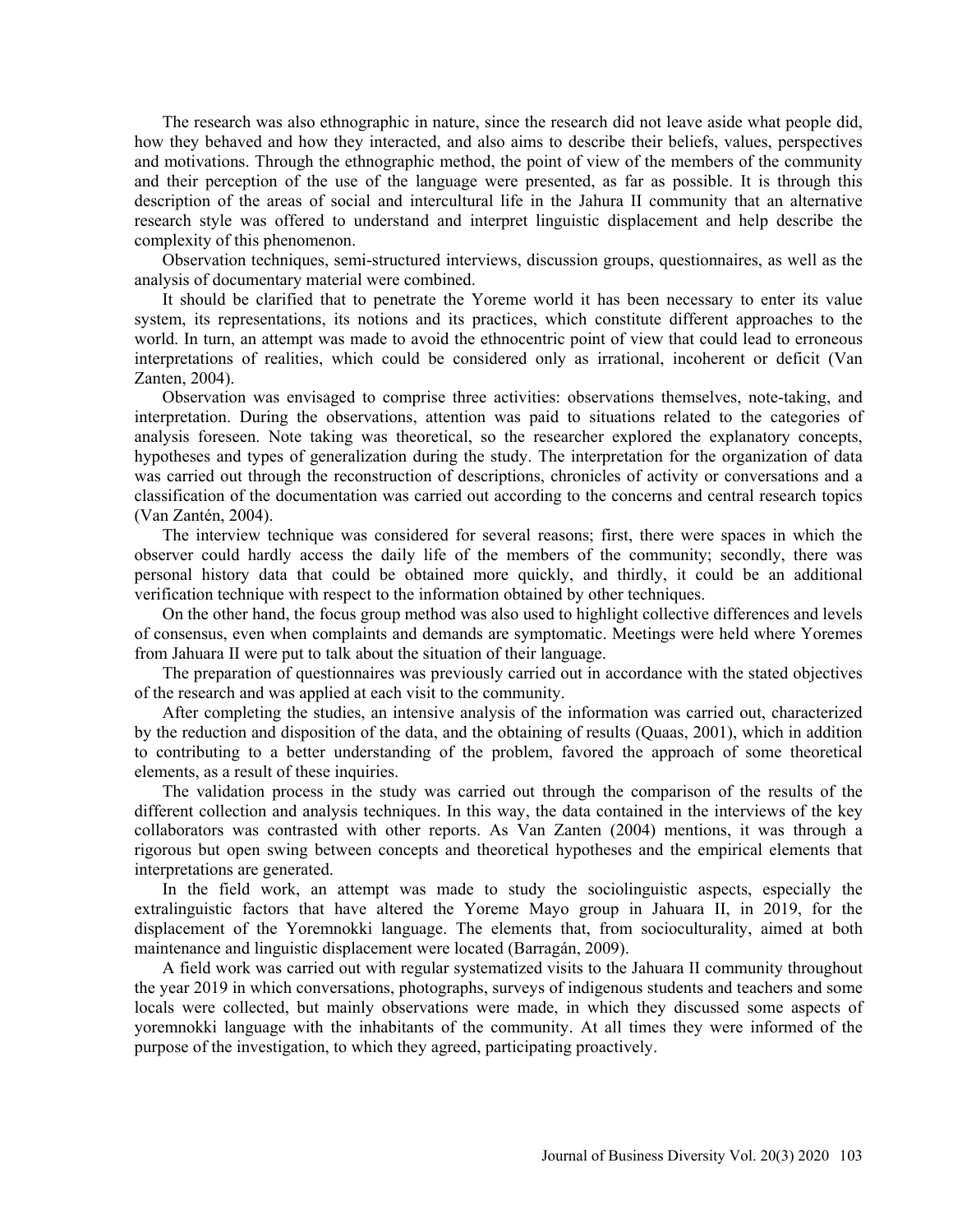#### **MAIN RESULTS**

Language shift of the yoremnokki language in Jahuara II can be explained according to the three proposed dimensions in the elements theoretical and methodological: a) cross - cultural, b) intrasocial c) intracultural.

## **Intercultural Issues**

The linguistic displacement is associated firstly with the historical submission that the Yoreme Mayo ethnic group has suffered, in which the processes of colonization, acculturation and ethnophagy have been present in their daily life. In recent history it goes back to the dispossession of land that was intensified with the Lerdo Law, which motivated the loss of prestige of the ethnic group and its language; next, at times - revolutionary, culturating political supporters of Vasconcelos oriented education in "spanishing" schools teaching Spanish and violent battle to the yoremnokki language; then continued paying bilingualism and intercultural education in these lingua-phagical processes.

The imposition of Spanish occurred from the time of the conquest until it presented a turning point in 2003 (Official Gazette of the Federation, 2018) when Spanish ceased to be the only national language, to make way for the original languages, and left an inertia difficult to reverse.

In this process they have intensively influenced indigenous control institutions: the INPI, the CGEIB, the indigenous educational subsystems, community and intercultural, the system of traditional rulers and recently the Autonomous Indigenous University of Mexico (UAIM); these and the influence of Convention 169 of the ILO, changes in the last 20 years the Mexican Constitution, the effects of the struggle of the EZLN, the development of the National Catalog of Indigenous Languages (2009), among many other things, have dialectically generated more pressure towards linguistic displacement than for the maintenance of yoremnokki language. For example, when the General Directorate of Indigenous Education was created, many of the Yoreme parents in Jahuara II preferred that their children not receive this type of education so that their children were not singled out and treated with discrimination.

The national and state legislation on indigenous, community and linguistic matters belatedly point to the rescue and vindication of indigenous cultures, but for the Yoremnokki it may be too late. Indigenous policies and legislation have promoted initiatives to reclaim culture and there are individual efforts by indigenous teachers that have brought progress in teaching strategies and materials, despite this, the deficiencies in the basic indigenous education system, the lack of educational materials, teachers who are not fluent in the language, not very assertive textbooks and that Spanish has already become the mother tongue, minimize any progress.

The new linguistic policies are oriented, in the discourse, to equal support and protection of indigenous languages, however, there are inertias from the past to prevent the entry into force of new policies in this regard.

The most important factor in the phenomenon of the displacement of the Yoremnokki language has been the centuries-old tradition of intergenerational restriction of the language that intensified after the fall of the Yoreme Felipe Bachomo leader in 1915 in such a way that at present the Yoremnokki language does not compete with the Spanish, but marginally occupies a subordinate situation according to a colonial order within the institutions. Its speakers present diglossia with respect to Spanish. In the region, the favored social classes use Spanish exclusively, while the disadvantaged use an unschooled Spanish, and at the opposite extreme are the relegated social groups that speak the Yoreme language, which are mostly day laborers, unskilled workers, peasants and workers, we found a marked social distribution by the use of language.

The standardization of writing had not been carried out due to the Basque inertias of dismantling indigenous languages; Only in December 2019 did INALI generate the Yoremnokki Language Writing Standard (May) (INALI, 2019); but in Jahuara II there are still doubts about the assertiveness and effectiveness of its use.

It is observed that there are fewer and fewer spaces for the full recreation of the Yoreme Mayo language. Differences in its management are presented according to the contexts: in public and inter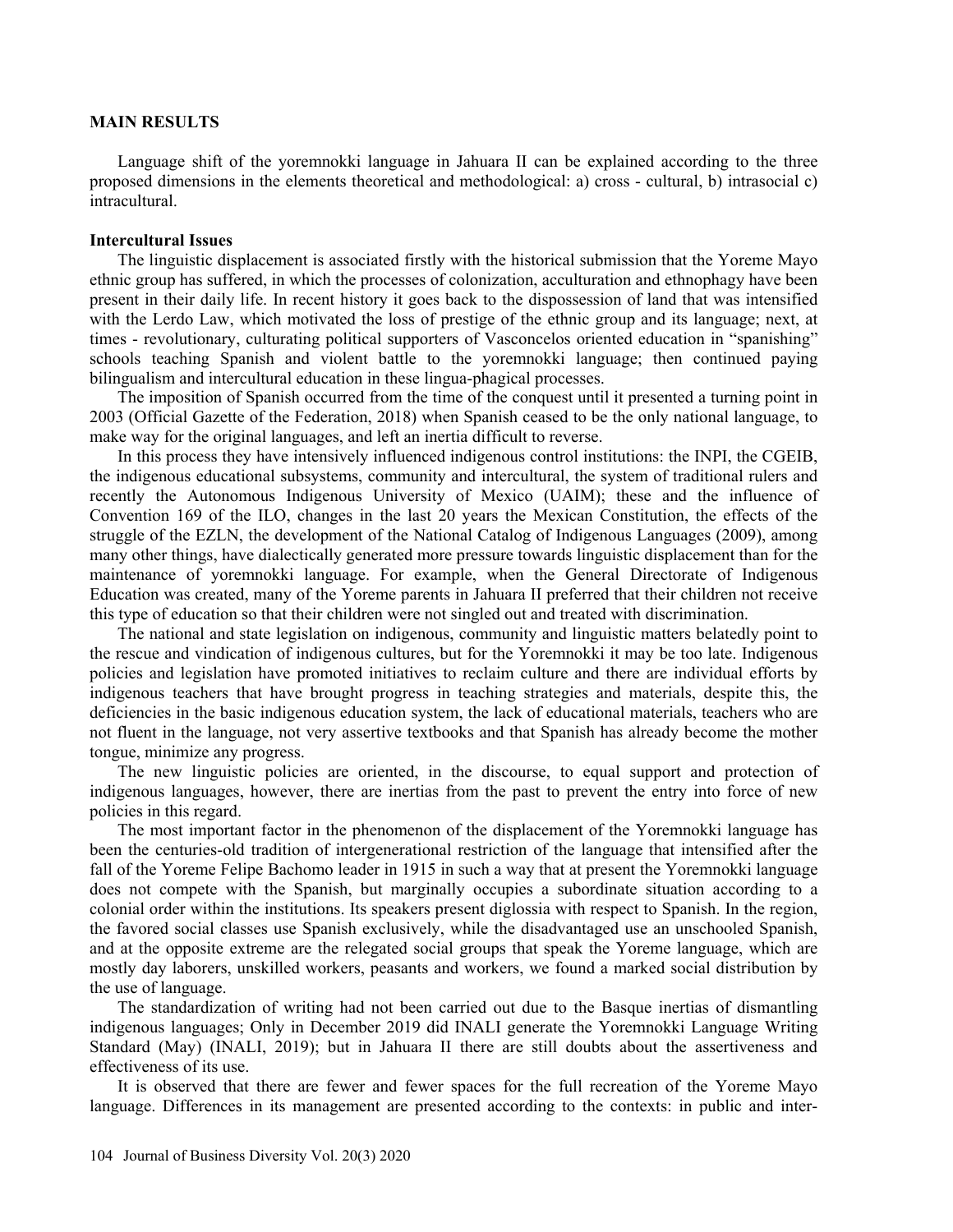ethnic spaces, Spanish prevails, while the yoremnokki loses more and more validity in private and intraethnic matters. Economic affairs are conducted in Spanish; In schools, even indigenous primary schools, the language is little spoken, less than 10% of the children speak it fluently; in most families, even those considered indigenous, Spanish is regularly spoken; the last linguistic refuge is the one that corresponds to the festivals since the rituals are carried out preferably in the indigenous language. The yoremnokki has passed in the last 20 years of dominance in social areas limited to restricted use and with very few functions.

For the Yoreme Mayo, their culture and language are highly appreciated, but they are willing to preserve it as long as it is not an obstacle to the political and economic relationship with non-indigenous society. Specifically, fluency in Spanish is required for yoremes to access better job opportunities.

In the community of Jahuara II, less than 10% of the families declare themselves completely nonindigenous, as well as the 11% completely ascribe to the Yoreme Mayo ethnic group; mostly, they consider themselves hybrid, within the same family, some members have followed the traditions and language, while the rest is not recognized as yoreme, so that in the household, there are the two languages competing. About 50% of speakers have learned Yoremnokki from their mothers, 30% of the entire family nucleus, the rest have learned it with friends and in daily use.

A relevant fact is the distribution of primary schools: a) those run by the Ministry of Public Education and Culture (SEPyC) where no emphasis is given to the indigenous language, b) those of the General Directorate of Indigenous Education, where culture is taken into account and c) those of the National Council for Educational Development (CONAFE) aimed at rural education. These systems coincide, but do not present uniformity in the criteria for handling the Yoreme Mayo language. All schools present a mix of ethnoeducation, indigenous (indigenist) and non-indigenous education, intercultural, bilingual, community, rural and popular education that weakens the cultural agglutination, stratifies children in the same community regarding their mastery of yoremnokki and stimulates the linguistic shift. Promoting their mother tongue in some and not in others increases the diversity of language skills.

Specifically, the official intercultural education is oriented to the subordination of the Yoreme culture to the national culture, it is designed to acquire the cultural contents of the dominant society. This simple fact reinforces the detected diglossia. In addition, a smear campaign for basic indigenous education has been established, publicizing its last places in academic performance. This fact contributes to the cultural discredit and discouragement of Yoremnokki speakers.

On the other hand, there is no continuity in the cultural reinforcement, after elementary school to university is the intention of the hint culture appears again. The UAIM installed an extension close to Jahuara II, however, the indigenous cultural elements in the university curriculum are minimal, since the basic language is Spanish. Indigenous students who speak the language are few and the courses are not triggers for new speakers, since Yoremnokki is taught as a second language.

In Jahurara II, the intercultural composition of indigenous teachers and parents also fosters the complexity of the situation. Of the teachers, 50% speak and write the language, and 15% only speak it, the rest neither speak it nor write it. This causes linguistic displacement mainly because it generates contradictions among teachers in linguistic matters. Language-speaking teachers acknowledge the great influence that their teachers had in reinforcing their knowledge of Yoremnokki, but there were also teachers who discouraged their learning.

There is no repression by teachers towards Yoreme children in relation to the use of the language, rather extraordinary efforts are made to make them speak it; but it is taught as a second language, minimizing its prestige; its use tends to be reduced to the study of words, greetings, some songs and the Mexican anthem in yoremnokki.

There are few materials that can be used didactically to strengthen the language. Teachers have a poor opinion of the textbook on yoremnokki promoted by the SEP, as it presents words that are not used in this region. This has forced teachers to generate their own teaching materials, but each one starts from different educational criteria in view of the late normalization of the language.

The main contradiction within the classrooms of primary schools is to present a strong language like Spanish, as opposed to a weak language like Yoreme, in the same classroom outside the family context.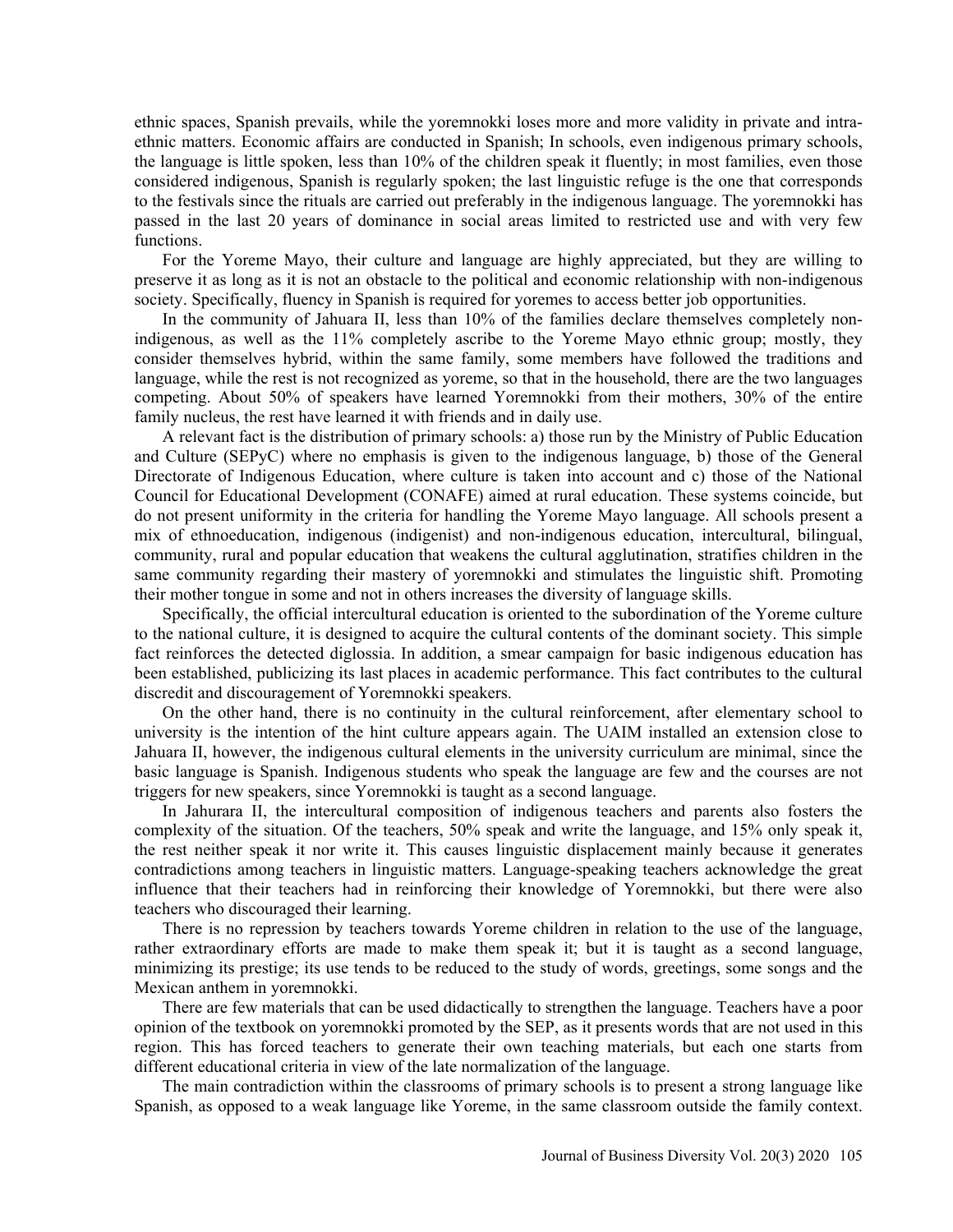The result is that the weak language loses prestige. The same circumstance occurs at the upper level; At the UAIM the compulsory Yoreme Mayo language courses have been institutionalized, but the result has been less prestige of the language; Spanish speakers ridicule it as it is not useful to them and at most they give it a folkloric value, since the symbolic capital for the mestizo is Spanish and not the indigenous language.

In this institution, a Yoremnokki teachers' college has been established and spaces such as the language nest, the universal mother tongue classes, the promotion of cultural activities, the establishment together with the INALI of the Yoremnokki norms and the recreation of the national and international indigenous policies and legislation; but in the opposite sense it is observed: Spanish as the dominant language, the weighted importance of non-indigenous culture, the folklorization of the language and daily racism and discrimination.

## **Intrasocial Issues**

In Jahuara II the dominant social forces have been present; On the one hand, the daily use of the mass media by young Yoremes and the growth of the educational offer up to the university level, has resulted in significant intergenerational cultural changes.

From the point of view of the media, sociolinguistic information aimed at the prestige of the English language, followed by the Spanish and discredit indigenous cultures. The use of technology and scientific knowledge make the new generations reduce the world of their culture and the yoremnokki to certain specific spaces. These public and hegemonic discourses legitimize not only political power, but also the culture and language of that power through persuasive and coercive means that influence processes of substitution of the indigenous language.

From a dialectical perspective, there is international pressure that advocates defending their rights as an ethnic group and that are aimed at rescuing their culture, but it is insufficient given the imminent weight of the large number of adverse factors and elements that have been mentioned.

Social changes have influenced new family configurations, the nuclear family, as in the nonindigenous population, is found less and less in Yoreme households, there is a greater diversity of religious beliefs and in general many aspects of their daily lives as Yoremes they are changing drastically, thus generating not only linguistic displacement, but also the complete assimilation of the ethnic group into non-indigenous society.

#### **Intracultural Issues**

The cultural decay of the people yoreme intensified with the collapse of Bachomo and caused the first intensive process of intergenerational restraint of the language and stimulated the self-racism. There have been significant language losses from the grandparents' time to the present day and they estimate that subsequent generations will speak Yoremnokki to a lesser extent.

All the Yoremes show insecurity to affirm that they speak 100% Yoremnokki, mainly due to the loss of intergenerational language, the limited repertoire from one community to another and the difficulty of the written language. Those who do not speak it find themselves unable to do anything significant to rescue it because the conditions are adverse; there are very few speakers who can really contribute relevant actions to avoid displacement. Many members support the maintenance of the language, but others are indifferent and some (very few) support its loss.

In part, these adverse conditions have stemmed from the lack of a solid Yoreme organization that unites the majority of the members of their ethnic group. Yoreme organizations share both languages, the problem is the intrusion of non-indigenous people who help displacement and ensure the lack of cohesion in the ethnic group.

The phenomenon of self-discrimination escalates from the self-restraint of the teaching of the mother tongue. Children in general show marked self-discrimination as they privilege those with white skin and discriminate blacks. An interesting issue that arises in schools is that national heroes are presented as targets, the Indians (they) are not and have not been heroes or heroines.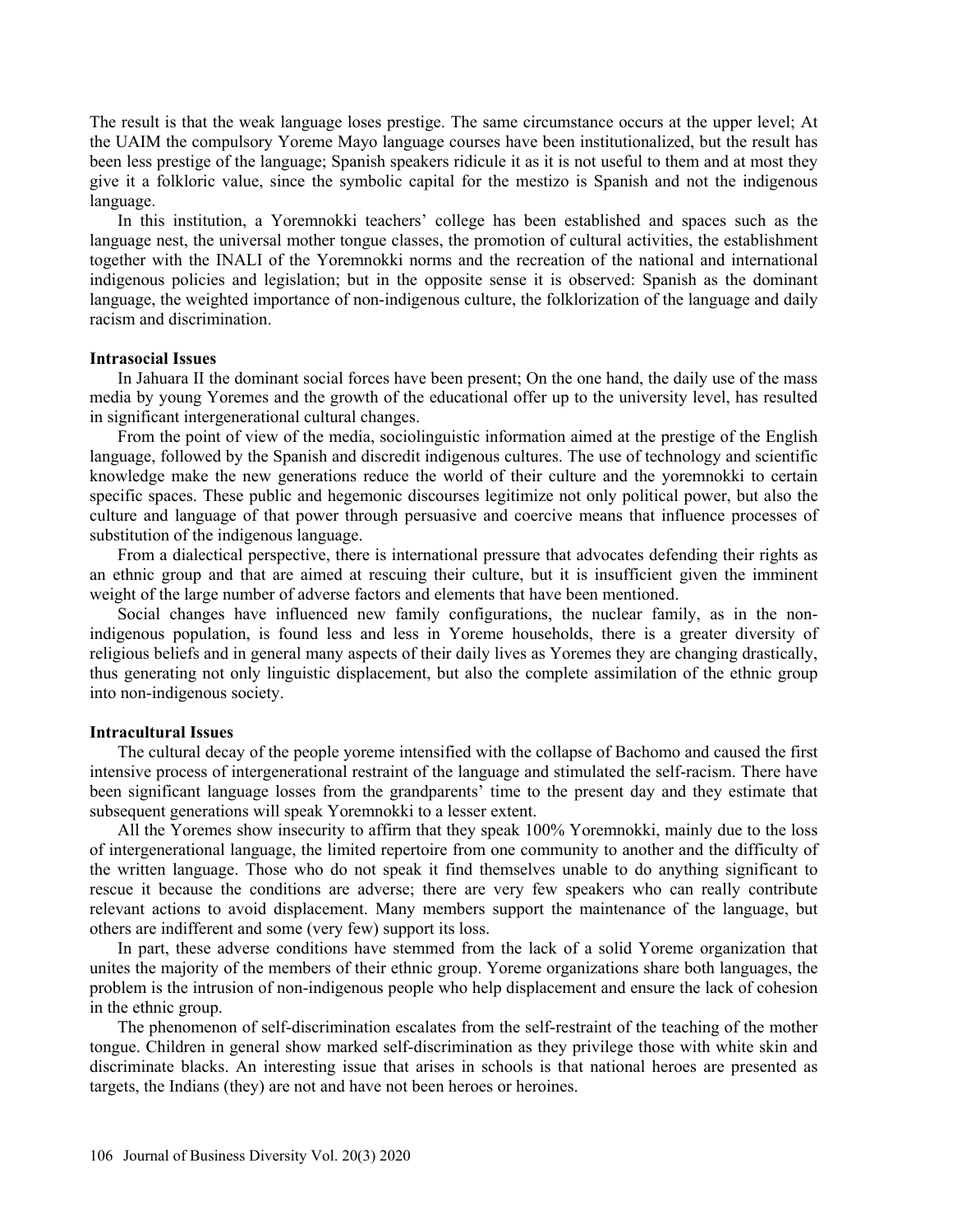As for the family, it's still there, where members dominate the language to a greater or lesser extent, however, this affects family multiculturalism, self-restraint and the generation gap.

28% of children ascribes to yoreme and less ethnic group 10% speak the language to, in contrast to the secondment of 68% and 14% of speakers found 10 years ago (Sarmiento, 2012). Boys and girls mostly prefer not to be attached to any ethnic group, just as the Mexican mestizo generally does. Specifically, the yoremnokki is used by few children, they only use it with ease from the parental generation up.

The way of life of yoremes over sixty years old differs greatly from that of young people. The influence of the economically 'successful' figure of the non-indigenous pressures the new generations to modify their cultural forms. The economic situation has meant that both the father and the mother have had to go out to work and there is less time in contact with the mother tongue.

Regarding religion, the festivities mean a syncretism that unite the entire ethnic group and privilege the Yoremnokki, but in a dialectical way the formal religions are intensive in Spanish; in addition, the scarcity of musicians and partiers and other cultural elements act to the detriment of the linguistic phenomenon.

There are very few printed materials on yoremnokki that have not been very helpful to community members. In recent years and thanks to the UAIM's production of Yoreme May teachers, the ethnic group has gone from having some grammar sketches, word lists and few useful texts, to having an acceptable grammar and some dictionaries and texts, but still insufficient.

#### **CONCLUSIONS**

According to the sociointerculturality, the intercultural relations favorable for linguistic displacement are presented dialectically, in many cases seem to favor, but there are realities that go in the opposite direction and are of greater weight in the results on the course of yoreme culture.

El colonization process on this ethnic group has not stopped, has continued the momentum of the historical processes of acculturation and economic dispossession and cultural extermination; Even the latest intercultural policies have brought adverse consequences to the use of yoremnokki, since it has justified the subordination of yoreme culture to the national whole.

The institutions of indigenous control, as a whole, have not been able or have not known how to reverse acculturating tendencies, or at worst have encouraged them and national and state legislation, in indigenous community and linguistic matters, has been created or suspiciously modified late. From interculturalism, these institutions and their programs continually present inefficiencies, deficiencies and budgetary difficulties that inhibit any intention of emancipation.

The late recognition of Yoremnokki as a national language has not stopped the imposition of Spanish, but rather has brought other more subtle forms of linguistic displacement.

It seems that the old intensities of de-indigenization promoted since the colony disappeared nowadays; but neo-indigenous, racist voices and discrimination generate actions against emancipatory speeches and intentions.

The recent normalization of yoremnokki could have been a significant advance 50 years ago; in our days it could remain as a dead letter since there will be very few speakers who will comply with the rules. The few spaces in their domain are being lost.

The strongest problem with linguistic displacement is that it is within the intercultural family itself that intercultural conflict and linguistic displacement occur. Linguistic conflict and confrontation within the Yoreme family that leads not only to the breakdown of the Yoremnokki language from a Spanish setting at an early age, but also to broader cultural transformations that seek integration and belonging to the mestizo group.

The stratification in the basic, state, federal, indigenous and rural education system and the combination of teachers with different linguistic domains of yoremnokki contribute to a greater linguistic dispersion and therefore diglossia and displacement. Worse still, the teaching of the language in the indigenous primary school is limited, since Spanish is the mother tongue. The also late intention of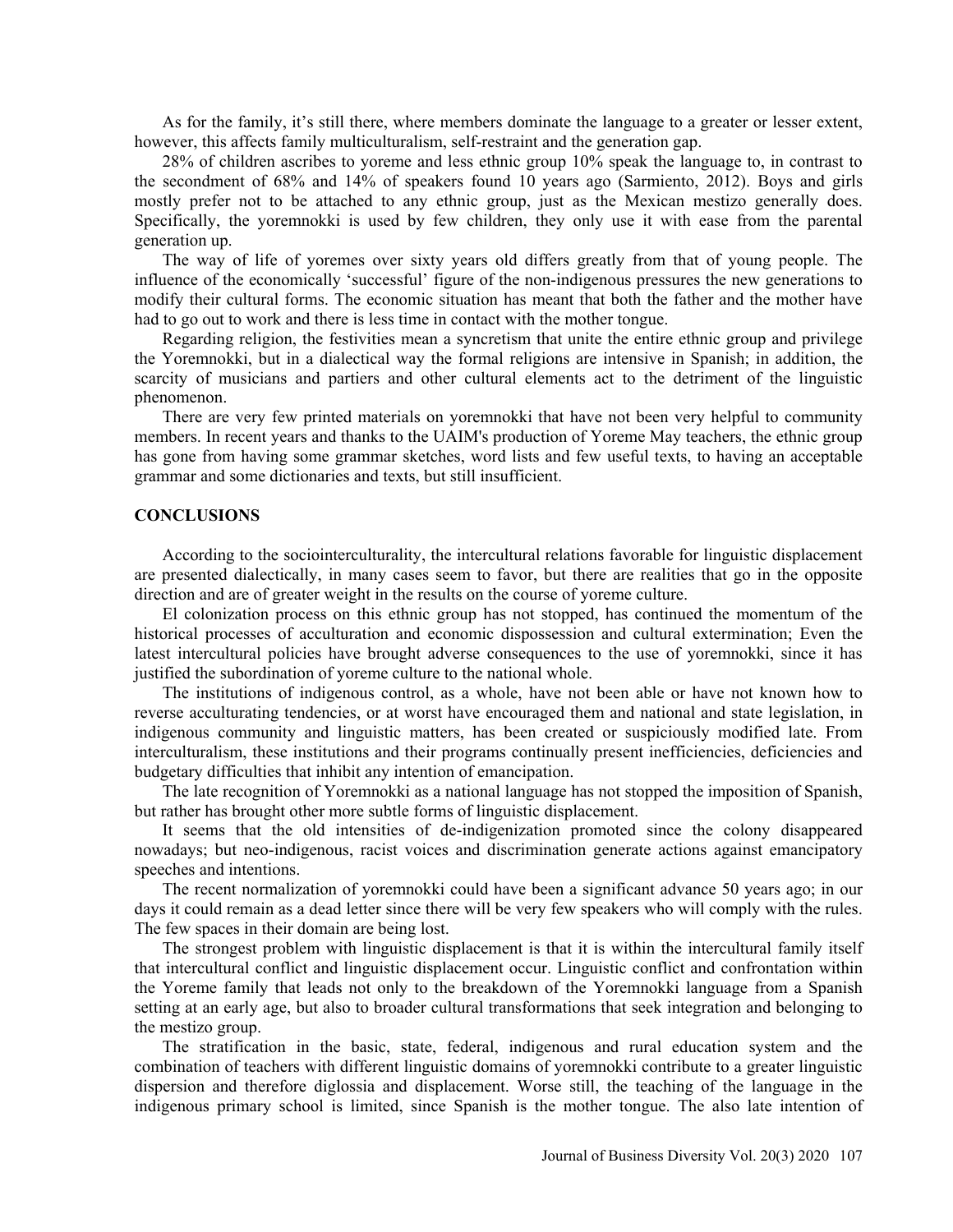education beyond primary school in the indigenous environment accounts for the intention of social limitation of the population; the problem is the export of colonialist schemes to "indigenous" higher education, with all the complexity of facts, pays for their displacement.

In summary, intercultural relations have been adverse for the Yoreme Mayo culture and have caused the linguistic displacement of the Yoremnokki and have put it at high risk of disappearance. The extinction of the language of the Yoreme Mayo indigenous people, as a dominating language, is not due to its intrinsic characteristics, but to an asymmetric intercultural relationship, of power and social position that reflects sociocultural inequities in adverse contexts for language and culture. indigenous in Sinaloa.

In relation to the intrasocial, it is a fact that the current social forces derived from the mass media and the new forms of globalization have accelerated changes in cultures and for Yoremes it has not been the exception; This research is not the object of study, but this fact has clearly marked the generational difference in this ethnic group, to the detriment of their cultural values. If the trend is the disappearance of the language, the Yoreme Mayo group could remain as an ethnic group only if they manage to consolidate a political project.

With regard to intracultural issues, the problem of intergenerational restriction is that it is not recent, there is evidence that it began intensively in the post-revolutionary period and continues to this day. Even the speakers show insecurity when speaking their language, the differences between one community to another and the difficulties of the written language are other factors that impede its ease. There are few speakers and there is no organization that can establish a concrete plan to reverse displacement.

Parallel phenomena such as self-discrimination, internal racism, diglossia that comes from the privilege of white accelerate displacement. In religious syncretism, the last corner of the yoremnokki, festivities and rituals are affected by lack of resources, but mainly by the scarcity of partiers and the substitution of elements, but also in the language favoring displacement.

In conclusion, linguistic displacement is the product of intercultural, intrasocial and intracultural dynamics, given the eminent risk that the yoremnokki will be lost, it is difficult to reverse, since it follows centuries-old inertias that make any recovery plan a noble utopian intention, that in the current conditions it would be difficult to carry out. This complexity described in the microcosm of an indigenous yoreme community, sums up the linguistic conflict that is part of the mestizo cultural domination on indigenous peoples with rather unfavorable social, educational, cultural, and communal consequences.

## **REFERENCES**

- Barragán Trejo, D. (2009). "Si no la haces, ¿de qué vives? Le vamos a enseñar poco tlapaneco": Un desplazamiento lingüístico en proceso entre migrantes mi'phaa (tlapanecos de Tlacoapa) en Tlaquepaque, Jalisco, México. *Cuadernos Interculturales*, 7(12), 21-46.
- Carpenter, J.P. (2009). Historia cultural de la ocupación prehispánica del valle del río Fuerte. López, G. et al. (coordinators), *El patrimonio histórico y arqueológico del antiguo Fuerte de Montesclaros*. Instituto Nacional de Antropología e Historia, Universidad Autónoma de Sinaloa, H. Ayuntamiento de El Fuerte.
- Díaz-Couder, E. (1996-1997). *Multilingüismo y Estado Nación en México*. DiversCité Langues. Ligne. 1. Retrieved from

http://www.uquebec.ca/diverscitehttps://www.teluq.ca/diverscite/SecArtic/Arts/97/02aedes/02aed es\_txt.htm

Díaz-Couder, E. (2015). Diversidad lingüística y ciudadanía en educación. En E.D. Couder, E. Gigante, & G.E. Ornelas (Coordinators), *Diversidad, ciudadanía y educación*. México: UPN.

El Fuerte Municipality. (2020). *Jahuara II*. Retrieved from

- https://elfuerte.gob.mx/Municipio/sindicaturas/Jahuara%20II.php
- Gallardo Pérez, H. de J., Vergel Ortega, M., & Villamizar Araque, F.Y. (2017). Investigación intervención y enfoque multimétodo en ciencias humanas y educación matemática. *Revista Logos, Ciencia & Tecnología*, 9(Esp.2).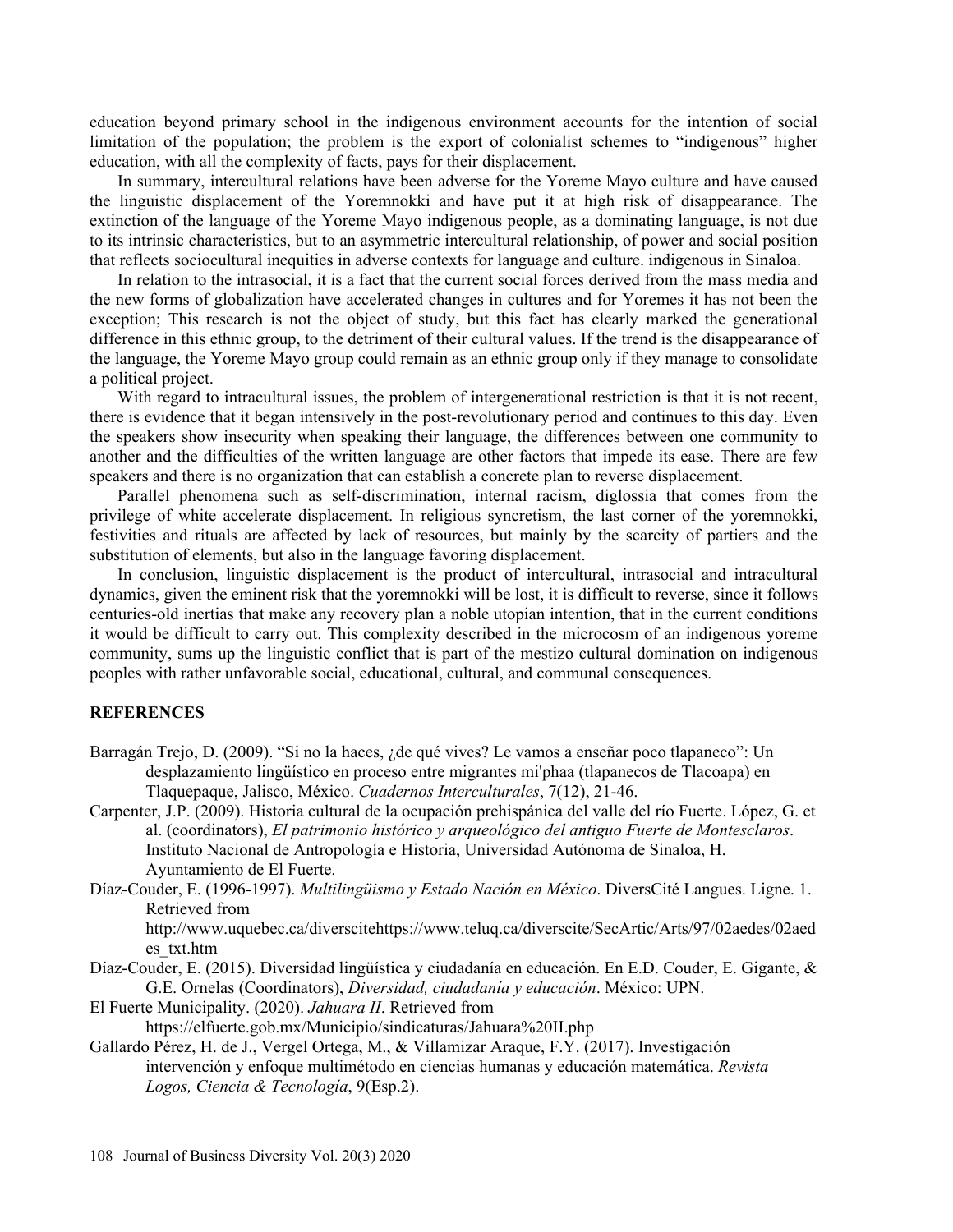- García Landa, L., & Terborg, R. (2011). La vitalidad de las lenguas indígenas de México: un estudio en tres contextos. En R. Terborg y L. García-Landa, *Muerte y vitalidad de las lenguas indígenas y las presiones sobre sus hablantes* (pp. 11-28). México: Centro de Enseñanza de Lenguas Extranjeras, Universidad Nacional Autónoma de México.
- Guerra García, E. (2005). La aneregogía de la voluntad, propuesta educativa sociointercultural de la Universidad Autónoma Indígena de México. *Ra Ximahi*, 1(1), 15-38.
- Guerra García, E., & Meza Hernández, M. E. (2014). La sociointerculturalidad, propuesta metodológica para el análisis de la diversidad cultural. El caso de la Universidad Autónoma Indígena de México. En C. Pech y M. Rizo (Coord.), *Interculturalidad, miradas críticas* (pp. 33-52). Barcelona: Universidad Autónoma de Barcelona.
- Hamel, E. (1987). El conflicto lingüístico en una situación de diglosia. En H. Muñoz (Ed.), *Funciones sociales y conciencia del lenguaje* (pp. 13- 44). Xalapa-México: Universidad Veracruzana
- Hamel, E. (1995). Conflictos entre lenguas y derechos lingüísticos: perspectivas de análisis sociolingüístico. *Alteridades*, 5(10), 79-88.
- Hamel, E., & Muñoz, H. (1988). Desplazamiento y resistencia de la lengua otomí: el conflicto lingüístico en las practicas discursivas y la reflexividad. R.E. Hamel, Y. L. De Suarez, & H.M. Cruz (Eds.), *Sociolingüística Latinoamericana* (pp. 101-146). México: UNAM.
- INALI. (2009b). *Catálogo de lenguas indígenas nacionales*. Variantes Lingüísticas de México con sus autodenominaciones y referencias geoestadísticas. México: INALI.
- INALI. (2012). *Lenguas indígenas nacionales en riesgo de desaparición: Variantes lingüísticas por grado de riesgo. 2000*. México: INALI.
- INEGI. (2016). *Dinámica de crecimiento. Población Total de Sinaloa*. Recovered from: http://cuentame.inegi.org.mx/monografias/informacion/sin/poblacion/dinamica.aspx?tema=me&e  $=25$
- Lara-Ponce, E., Valdés-Vega, J.L., Medina-Torres, M., & Martínez-Ruiz, R. (2016). Situación de la agricultura de mayos y mestizos del norte de Sinaloa, México. *Agricultura, Sociedad Y Desarrollo*, 14(4), 577-597.
- Moctezuma Zamarrón, J.L. (2009). El mantenimiento y desplazamiento lingüístico en México. Una revisión. En R. Arzápalo (Ed.), J.L. Moctezuma (Comp.), *Lingüística amerindia, aportaciones recientes* (pp. 105- 46). México: UNAM.
- Moctezuma, J.L. (2001). *De pascolas y venados. Adaptación, cambio y persistencia de las lenguas yaqui y mayo frente al español*. Siglo XXI, El Colegio de Sinaloa.
- Moctezuma, J.L., & López, H. (2007). *Mayos*. México: CDI.
- Ochoa-Zazueta, J.A. (1998). *Los Mayos*. México: Universidad de Occidente.
- Quaas, C., Castillo, X., Cisternas, H., Cortes, M.S., Morales, J., Orrego, P., . . . & Rastello, L. (2001). Una experiencia didáctica: descubriendo el proceso de investigación cualitativa. *Enfoques Educacionales*, 3(1), 1-23.
- Sandoval, E.A., Guerra, E., & Ruiz, F. (coords). (2012). *Etnorregión yoreme en el norte de Sinaloa*. E. México: Del Lirio, UPN, UAIM.
- Sarmiento Carvajal, F.J. (2012). *La lengua yoreme mayo en la escuela primaria*. Tesis de Maestría en Educación en el Campo de la Formación Docente. Sinaloa: IPN.
- Terborg, R. (1995). La 'presión monolingüe' y el 'papel de la mujer' como factores del conflicto entre lenguas. En I. Murguía y L. José (Eds.), *Serie de Investigaciones Lingüísticas I* (pp. 179-93). México: Universidad Autónoma Metropolitana.
- Terborg, R. (1996). Identidad e impacto cultural. *Dimensión Antropológica*, 7(3), 113- 45.
- Terborg, R. (2000). The usefulness of the Concept of Competence in Explaining Language Shift. *Linguistik Online*, 7(3). Retrieved from http://linguistik-online.com
- Terborg, R. (2004). *El desplazamiento del Otomí en una comunidad del municipio de Toluca*. Tesis doctoral. México: UNAM.
- Terborg, R. (2006). La "ecología de presiones" en el desplazamiento de las lenguas indígenas por el español. Presentación de un modelo. *Forum Qualitative Sozialforschung / Forum: Qualitative*